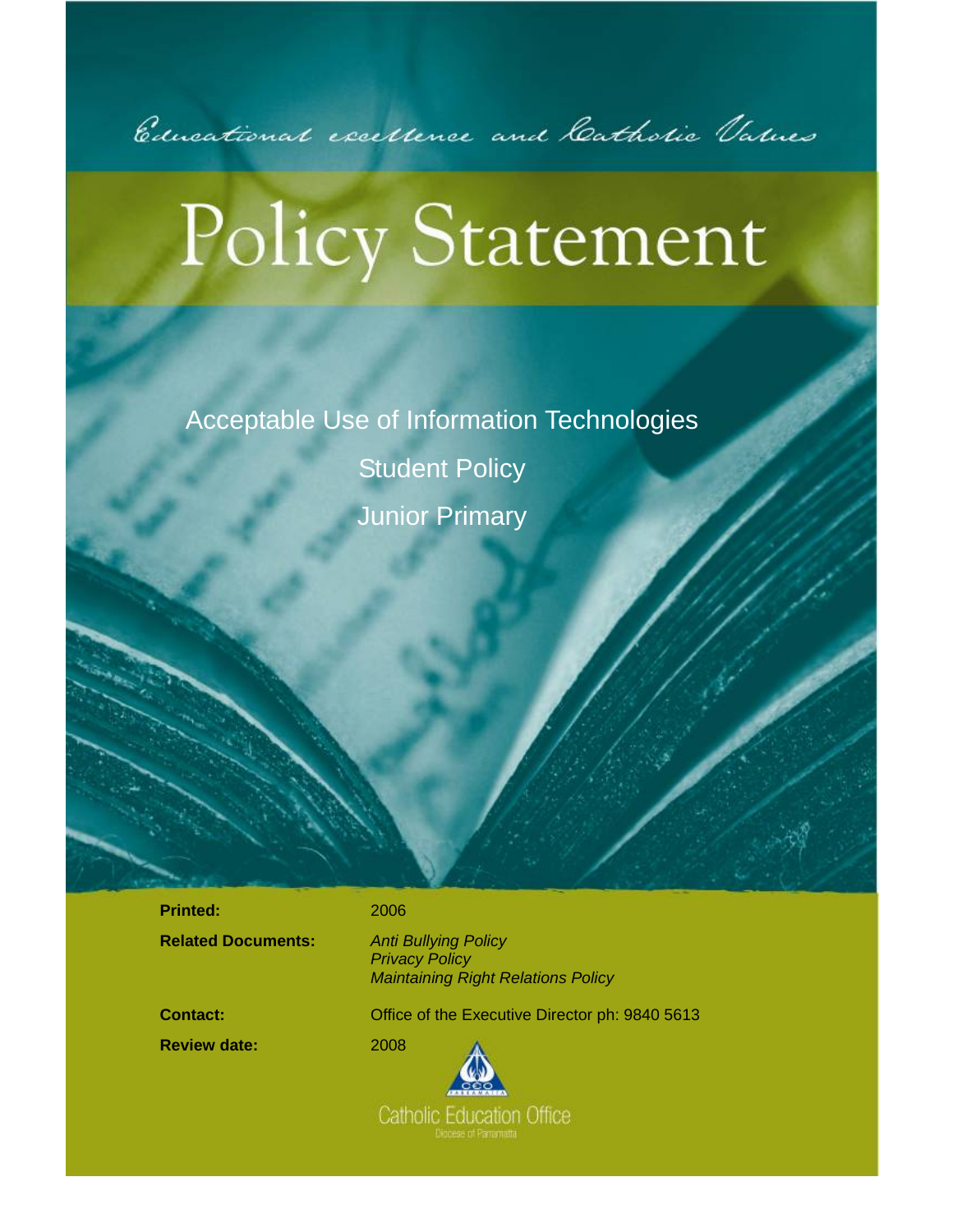#### **Contents**

#### 1. Introduction for Parents

The purpose of Information and Communication Technologies (ICTs) at <….insert school name here….> is to:

- enhance student learning opportunities
- promote student achievement
- support student –school communication
- <…schools add more here if required….>

The use of these ICTs within school should be responsible, legal, appropriate and for educational purposes and should follow the guidelines outlined in this policy.

This policy applies to the use of all school related ICTs for educational purposes, whether provided by the school or the student.

Both students and parents/guardians must read and sign this policy. It should then be returned to your class teacher.

## 2. Definitions

2

Information and Communications Technologies are any electronic device or related applications which allow users to record, send, access or receive information, in textual, audio, image or video form. These may include but are not restricted to:

- computer systems and related applications such as email and internet
- discussion forums, chat rooms, blogs, podcasts, instant messaging systems
- video or still cameras and audio recording devices
- mobile devices such as mobile phones, PDAs
- <…schools add more here if required….>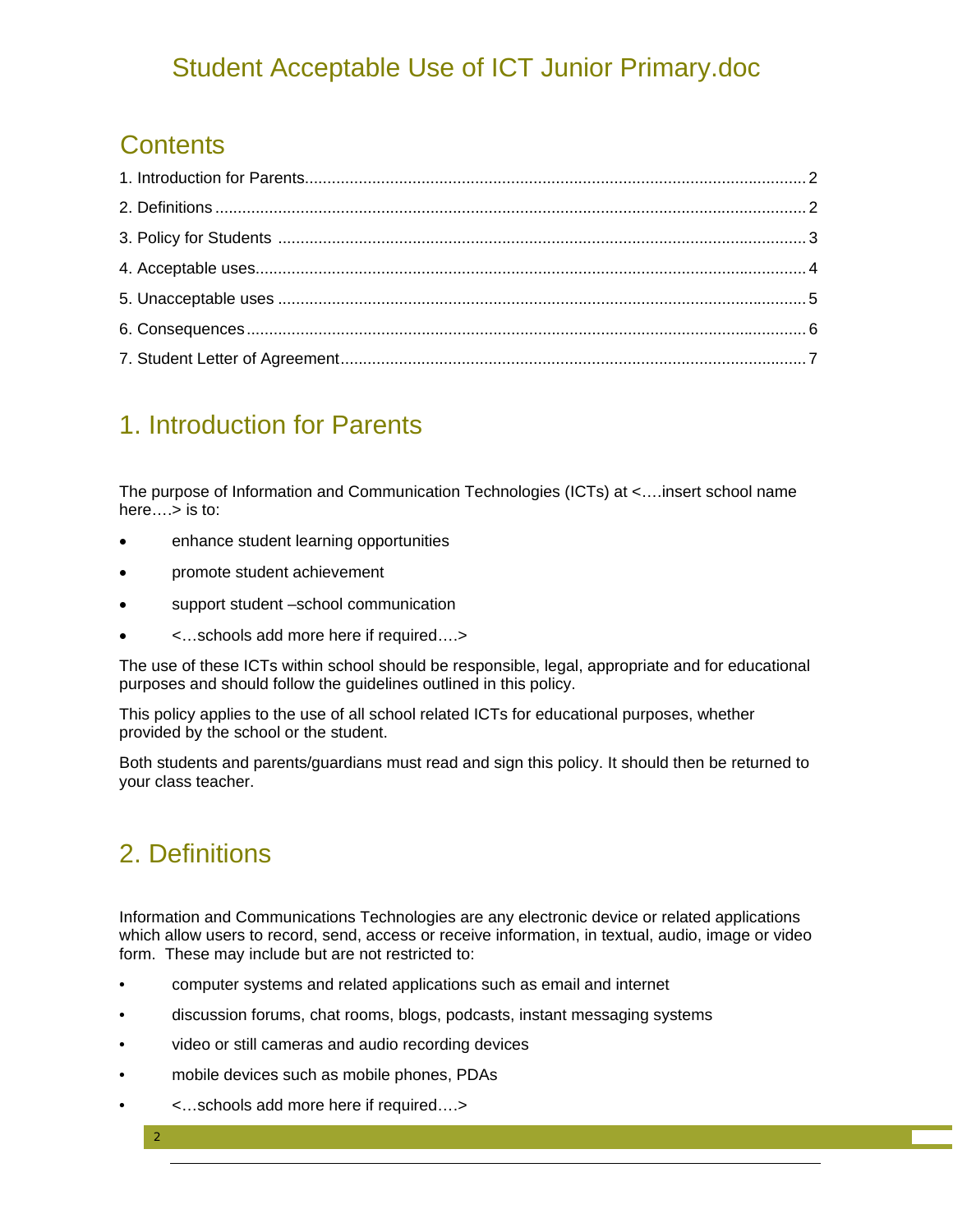#### 3. **Policy for Students**

At my school I have computers and other ICT tools to help me learn.

These may include:



<…schools add more here if required….>

3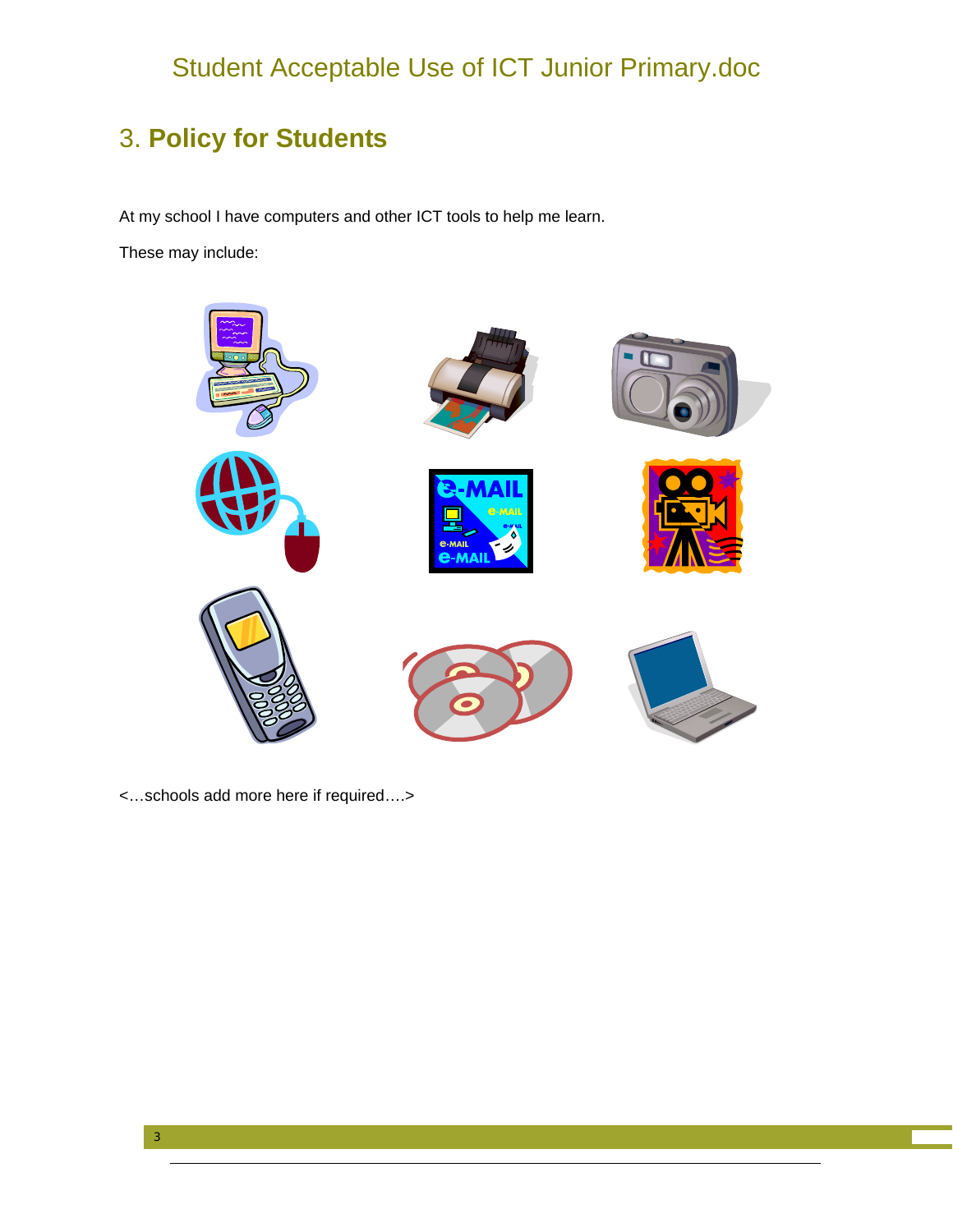#### 4. Acceptable uses

When I use these tools I should:

#### Respect resources

Use the computer for my learning



Use the files, programs, internet or email as shown by my teacher



Look after the computers and computer area



Respect others

Share the computers and take my turn



Write the author's name when I take information and pictures from the internet



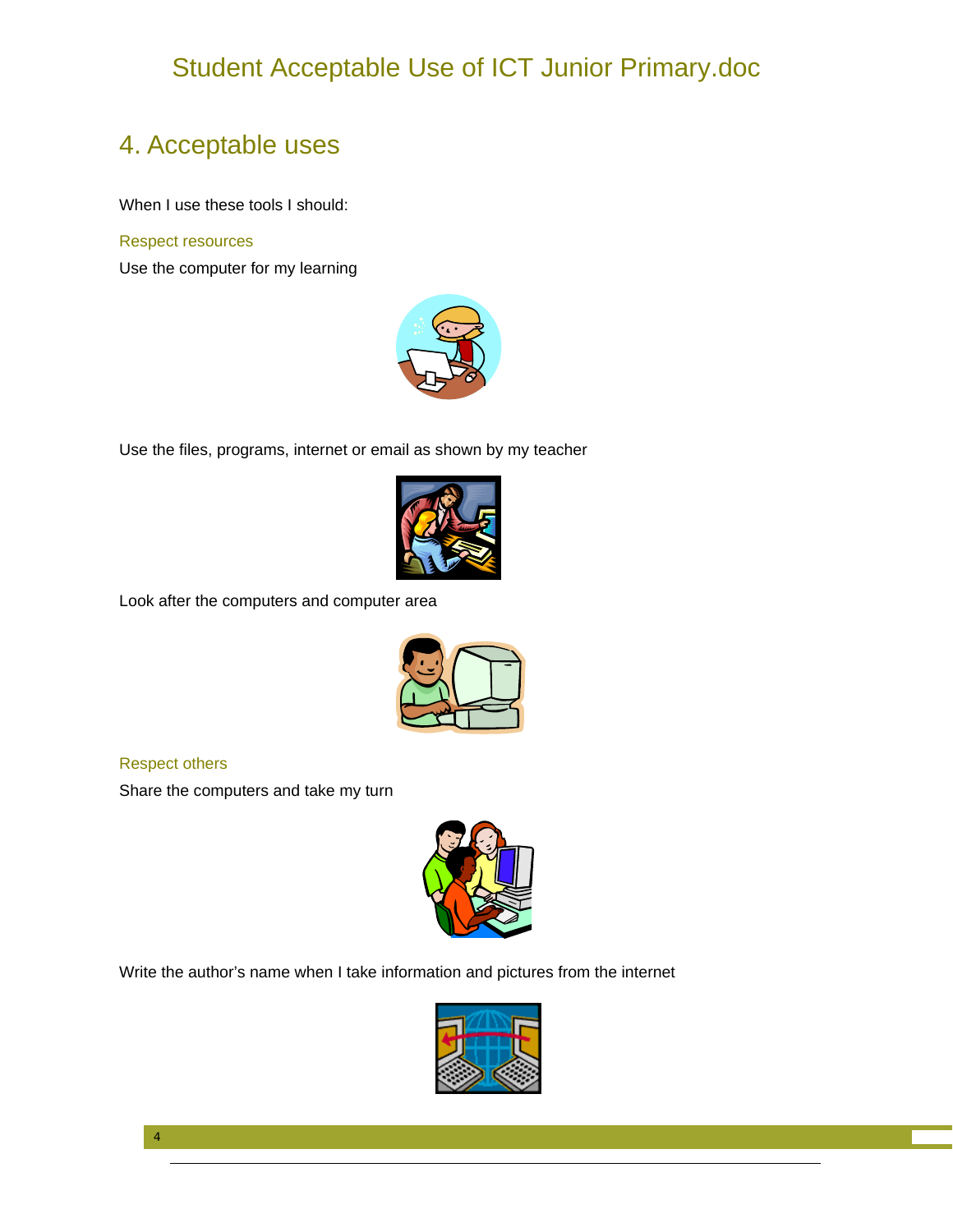#### Keep yourself safe online

Keep my passwords safe



Tell my teacher if I see something that makes me feel unsafe



#### **5.** Unacceptable uses

I should NOT:

Use other people's work.



Saying untrue things about other people online

Bring computer software from home.



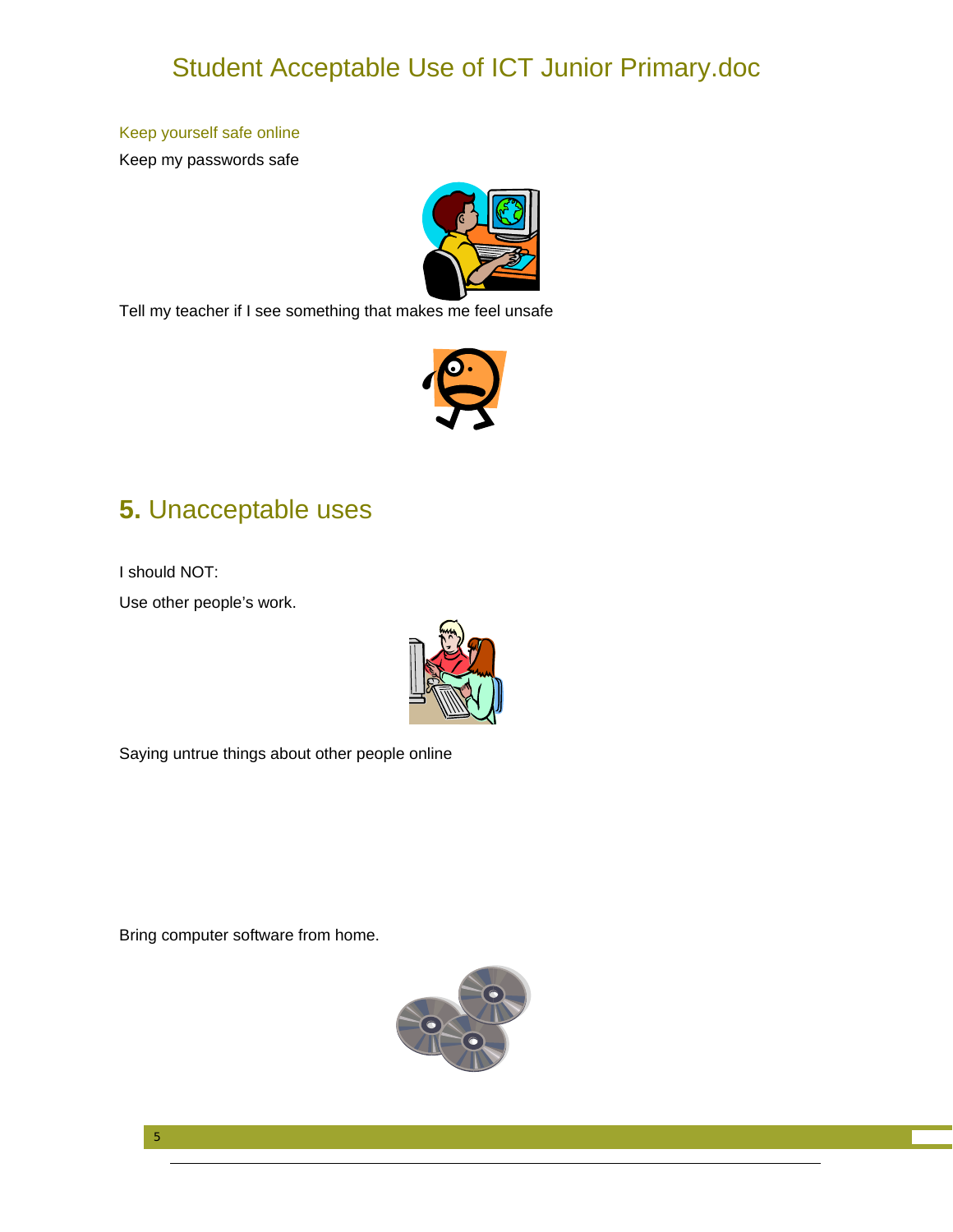Share my full name or send my photo in email without permission.



#### 6. Consequences

If I break these rules:

I may not be able to use the computer



My teacher may tell